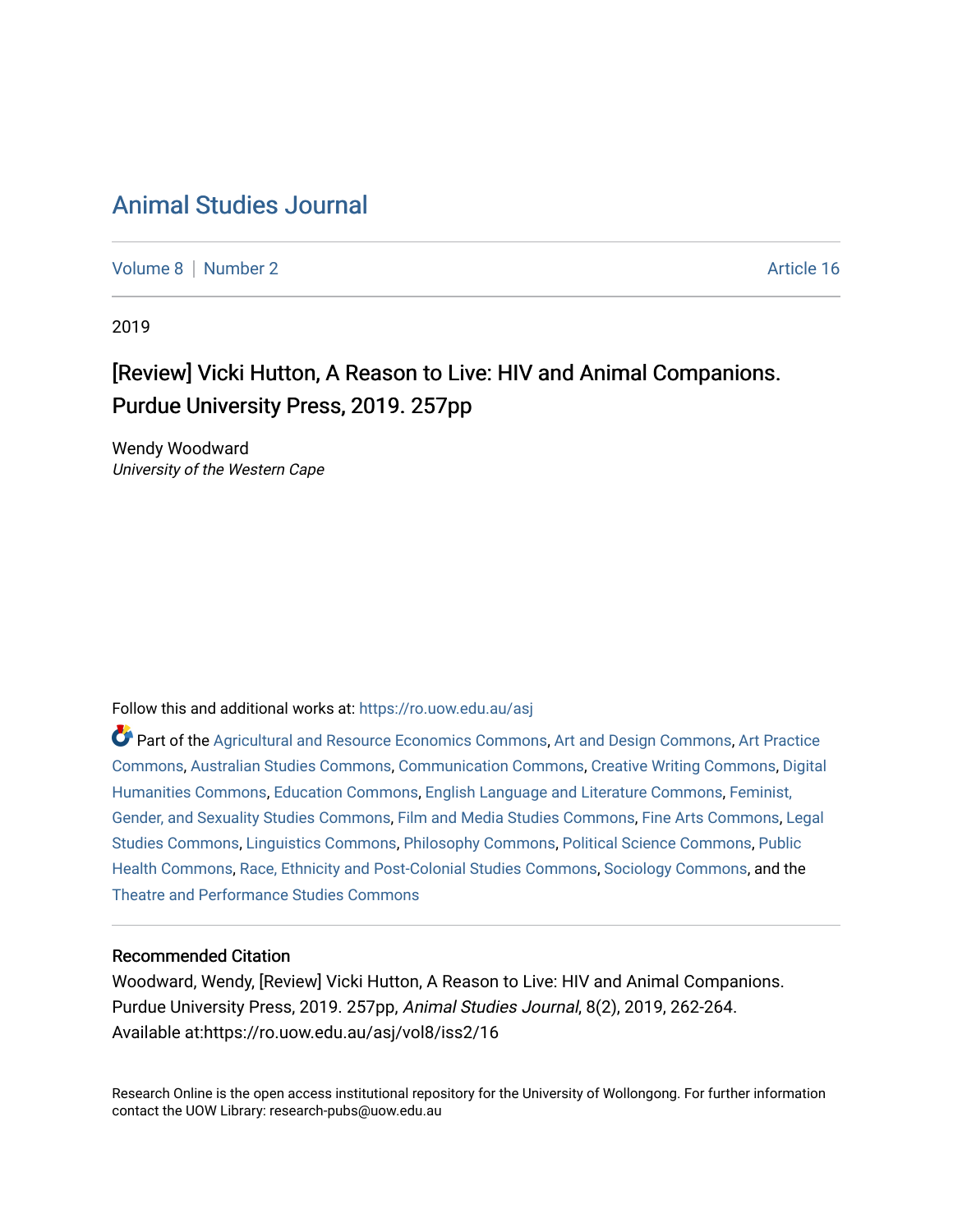## [Review] Vicki Hutton, A Reason to Live: HIV and Animal Companions. Purdue University Press, 2019. 257pp

## Abstract

In 2012, Vicki Hutton interviewed eleven men in Australia who had contracted HIV. The interviews focused on the healing effects of living with 'companion animals', some of whom attended the interviews. Hutton illustrates repeatedly how these animals embodied a reason for HIV survivors to live in spite of the repercussions of the disease they suffered – stigma, social alienation and often traumatic treatments. Caring for an animal inspired the human to choose life over succumbing to death. Statistics can only overwhelm but meeting these men and their animals personalises the tragedies of contracting HIV – particularly for those who became ill in the early outbreak of the disease. Hutton does not explain, however, why she only interviewed men living with HIV and did not include women.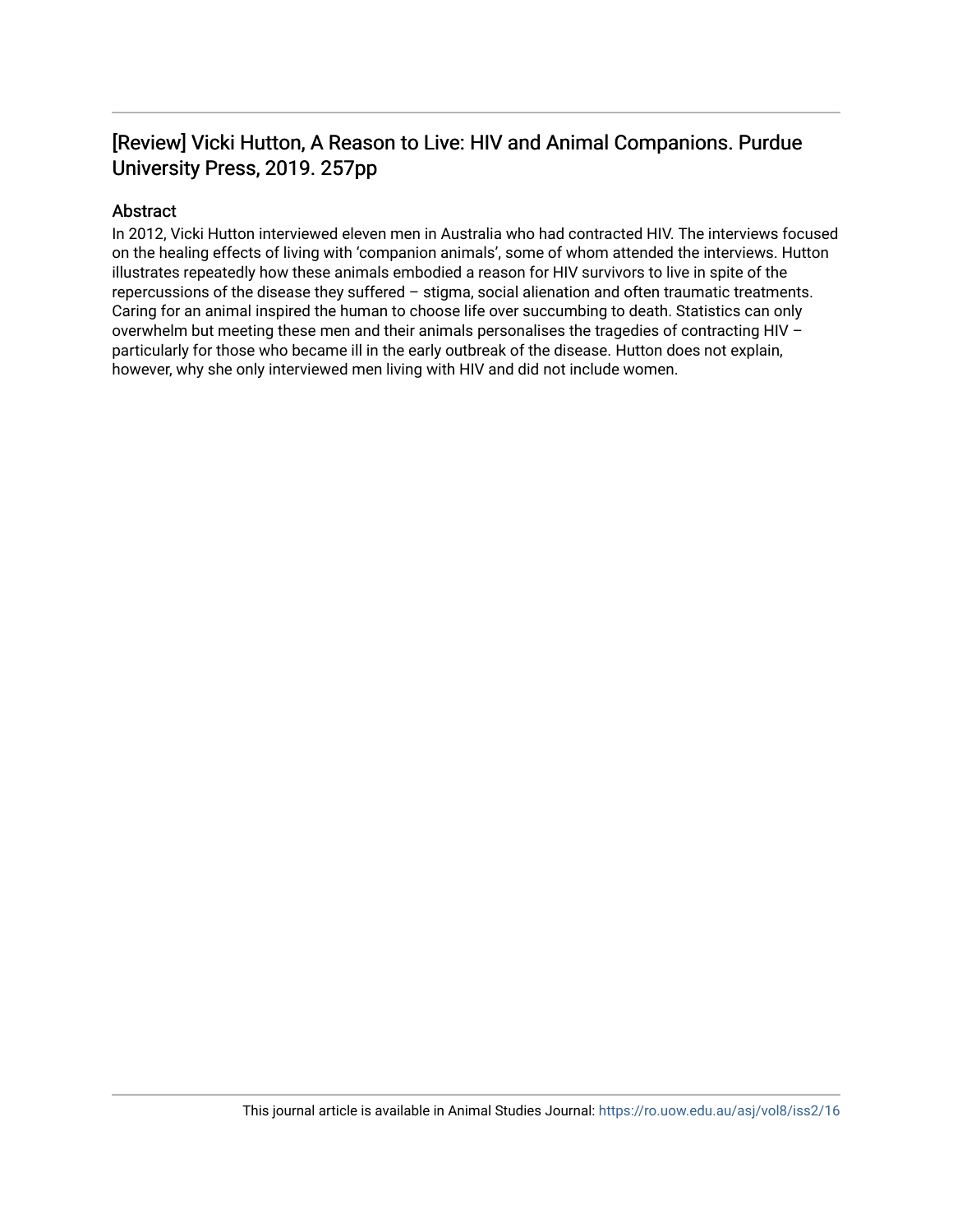# *[Review] Vicki Hutton, A Reasonto Live: HIV and Animal Companions. Purdue University Press, 2019. 257pp*

#### **Wendy Woodward**

University of the Western Cape

In 2012, Vicki Hutton interviewed eleven men in Australia who had contracted HIV. The interviews focused on the healing effects of living with 'companion animals', some of whom attended the interviews. Hutton illustrates repeatedly how these animals embodied a reason for HIV survivors to live in spite of the repercussions of the disease they suffered – stigma, social alienation and often traumatic treatments. Caring for an animal inspired the human to choose life over succumbing to death. Statistics can only overwhelm but meeting these men and their animals personalises the tragedies of contracting HIV – particularly for those who became ill in the early outbreak of the disease. Hutton does not explain, however, why she only interviewed men living with HIV and did not include women.

The interviews are compassionately conducted and engagingly narrativised. The life of Drew, entirely isolated in the 1980s, was transformed by the support of Caesar, a bull mastiff who signalled when Drew's partner was about to have a seizure. Ben told how connecting deeply with his horses shifted his depression and facilitated mindfulness about his situation. Brenton related the calming effect of Tom's purring and carried a recording of his cat to stabilise him. Mick's anxiety was allayed by mindfully observing his beloved fish in a tank. Gus the retriever ensured that Dylan took his medication. Feathers, the African grey parrot, returned self-respect to Joe. Sheila, the ferret, accompanied Simon so he could function in public, nestling unobtrusively under his shirt.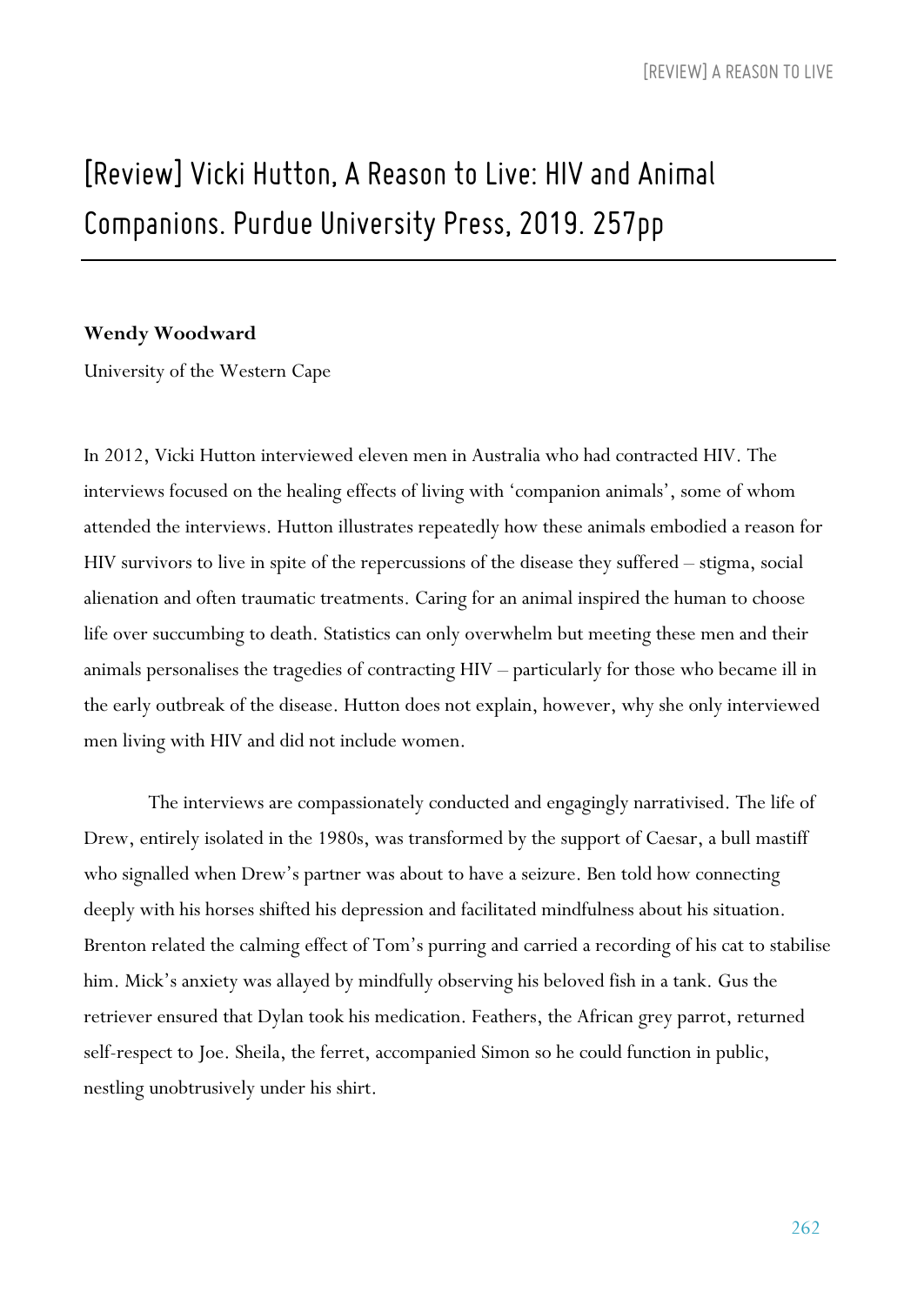A book of such emotive content could easily be marred by sentimentality but Hutton contextualises the interviews, including the medical histories of HIV during the 1980s, the 1990s and from 2000 onward showing how the experience of people living with HIV/AIDS shifted medically and socially, particularly when AZTs were replaced by antiretroviral drugs, meaning that HIV was no longer a death sentence. While the book focuses on the narratives of men living in Australia, brief histories of HIV/Aids in Africa and the developing world also feature as Hutton acknowledges the differences in medical support and quality of life in illequipped countries.

Hutton refers constantly to the literature on specific issues that emerge in the interviews, presenting both sides of debates. The question is raised early on whether humananimal bonding is potentially neurotic and a poor substitute for a human-human connection; the text is an extended rejoinder with discussions of attachments between humans and animals. Contextualising human-animal relationships in relation to relevant scholarship grounds them in scientific research which will do much to convince the general reader of the validity of transspecies bonds and their healing effects for the human. Neurochemical studies show the prevalence of oxytocin in mutual attachment between dogs and humans, for example. Nonhuman animal capabilities that a HAS scholar might accept as a given are named and analysed: trans-species 'emotional contagion' is when an animal shares human affect (92). In 'social eavesdropping' (40) dogs, in particular, evaluate humans according to observed interactions between them.

Anthropomorphism, the usual sticking point in discussions of human-animal relationships, is raised often, with Hutton pointing to scientific confirmation that animals are capable of feeling emotions and having intentions. Much of the research Hutton refers to is sympathetic to human-animal relationships. The term 'disenfranchised grief' (32), for example, refers to mourning for an animal companion given the lack of social acknowledgement of grief over a nonhuman animal. A family becomes 'hybrid' when an animal is centrally included (174). When Simon narrates his experiences about rescuing animals after extensive bush fires, Hutton